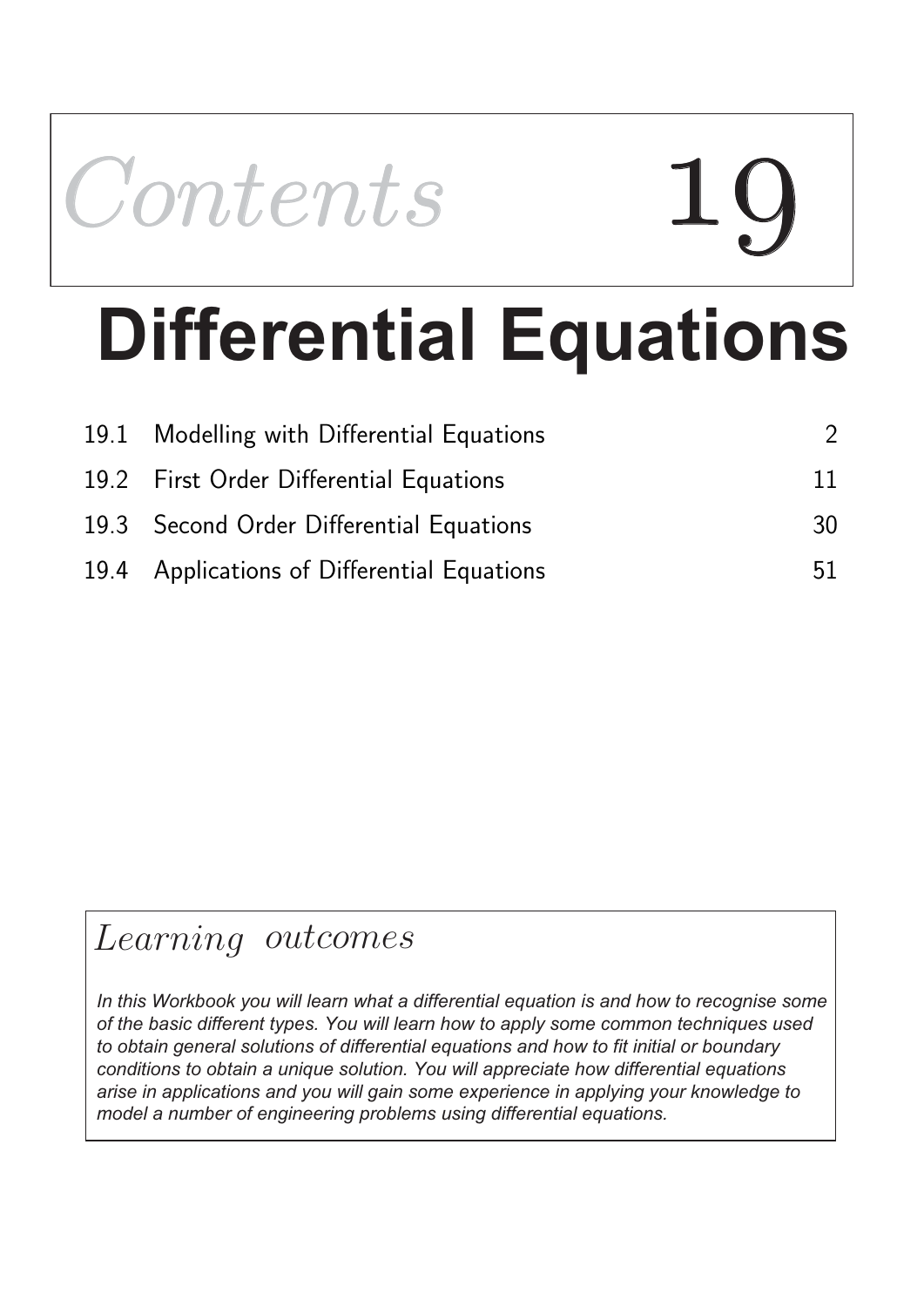## **Modelling with Differential Equations**  $\sqrt{2}$ ✒ **19.1**✑



## **Introduction**

Many models of engineering systems involve the rate of change of a quantity. There is thus a need to incorporate derivatives into the mathematical model. These mathematical models are examples of differential equations.

Accompanying the differential equation will be one or more conditions that let us obtain a unique solution to a particular problem. Often we solve the differential equation first to obtain a general solution; then we apply the conditions to obtain the unique solution. It is important to know which conditions must be specified in order to obtain a unique solution.

| Prerequisites |
|---------------|
|---------------|

Before starting this Section you should . . .

On completion you should be able to ...

**Learning Outcomes**

- $\bullet$  be able to differentiate; (HELM 11)
- $\bullet$  be able to integrate; (HELM 13)
- understand the use of differential equations in modelling engineering systems
- identify the order and type of a differential equation
- recognise the nature of a general solution
- determine the nature of the appropriate additional conditions which will give a unique solution to the equation

 $\overline{\phantom{0}}$ 

 $\overline{\phantom{0}}$ 

 $\searrow$ 

 $\ge$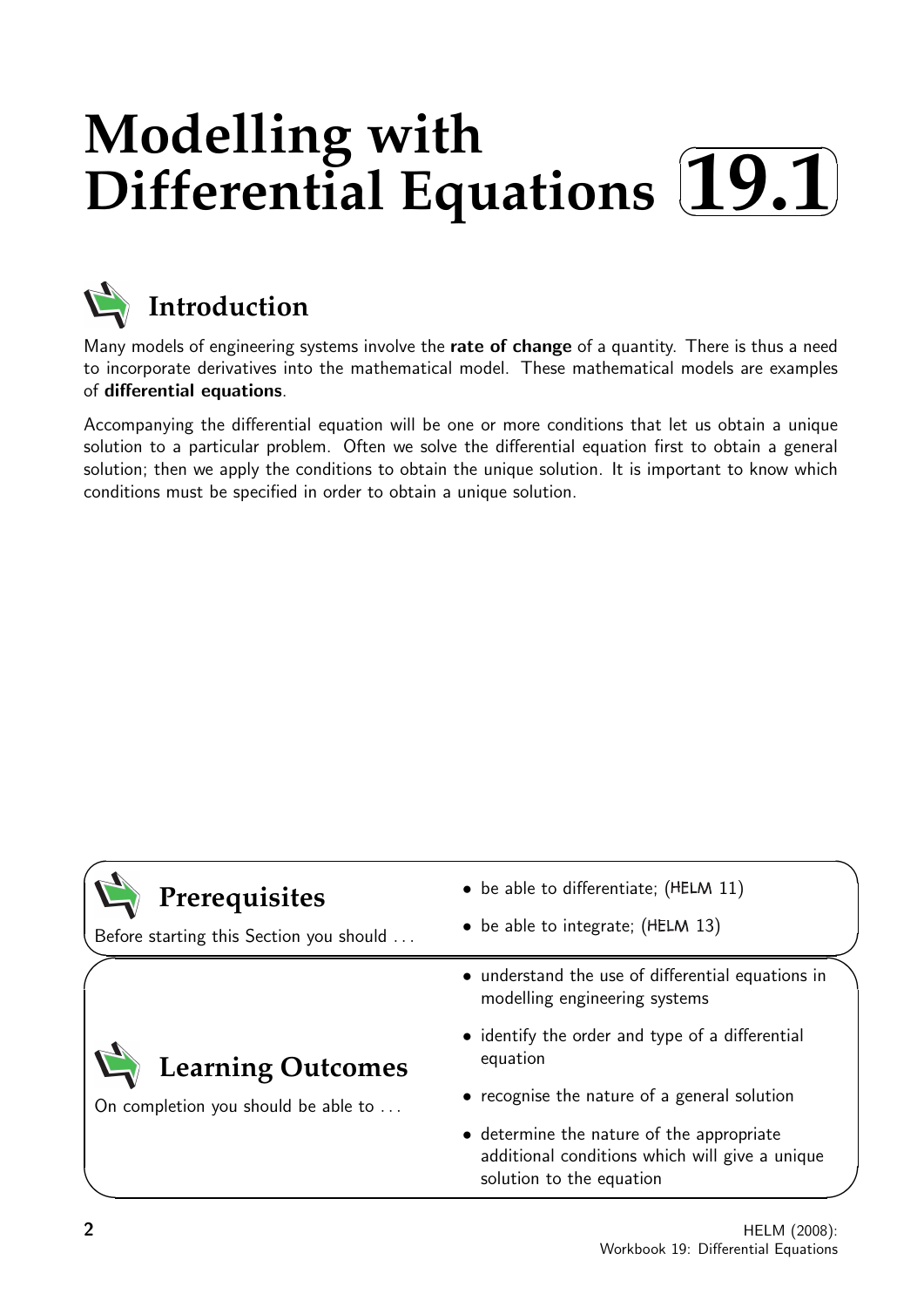

## **1. Case study: Newton's law of cooling**

When a hot liquid is placed in a cooler environment, experimental observation shows that its temperature decreases to approximately that of its surroundings. A typical graph of the temperature of the liquid plotted against time is shown in Figure 1.



#### Figure 1

After an initially rapid decrease the temperature changes progressively less rapidly and eventually the curve appears to 'flatten out'.

Newton's law of cooling states that the rate of cooling of liquid is proportional to the difference between its temperature and the temperature of its environment (the ambient temperature). To convert this into mathematics, let t be the time elapsed (in seconds, s),  $\theta$  the temperature of the liquid ( $\degree$ C), and  $\theta_0$  the temperature of the liquid at the start ( $t = 0$ ). The temperature of the surroundings is denoted by  $\theta_{\sf s}$ .



Write down the mathematical equation which is equivalent to Newton's law of cooling and state the accompanying condition.

First, find an expression for the rate of cooling, and an expression for the difference between the liquid's temperature and that of the environment:

| Your solution                                                                              |  |  |  |  |
|--------------------------------------------------------------------------------------------|--|--|--|--|
|                                                                                            |  |  |  |  |
|                                                                                            |  |  |  |  |
| <b>Answer</b>                                                                              |  |  |  |  |
| The rate of cooling is the rate of change of temperature with time: $\frac{d\theta}{dt}$ . |  |  |  |  |
| The temperature difference is $\theta - \theta_{\rm s}$ .                                  |  |  |  |  |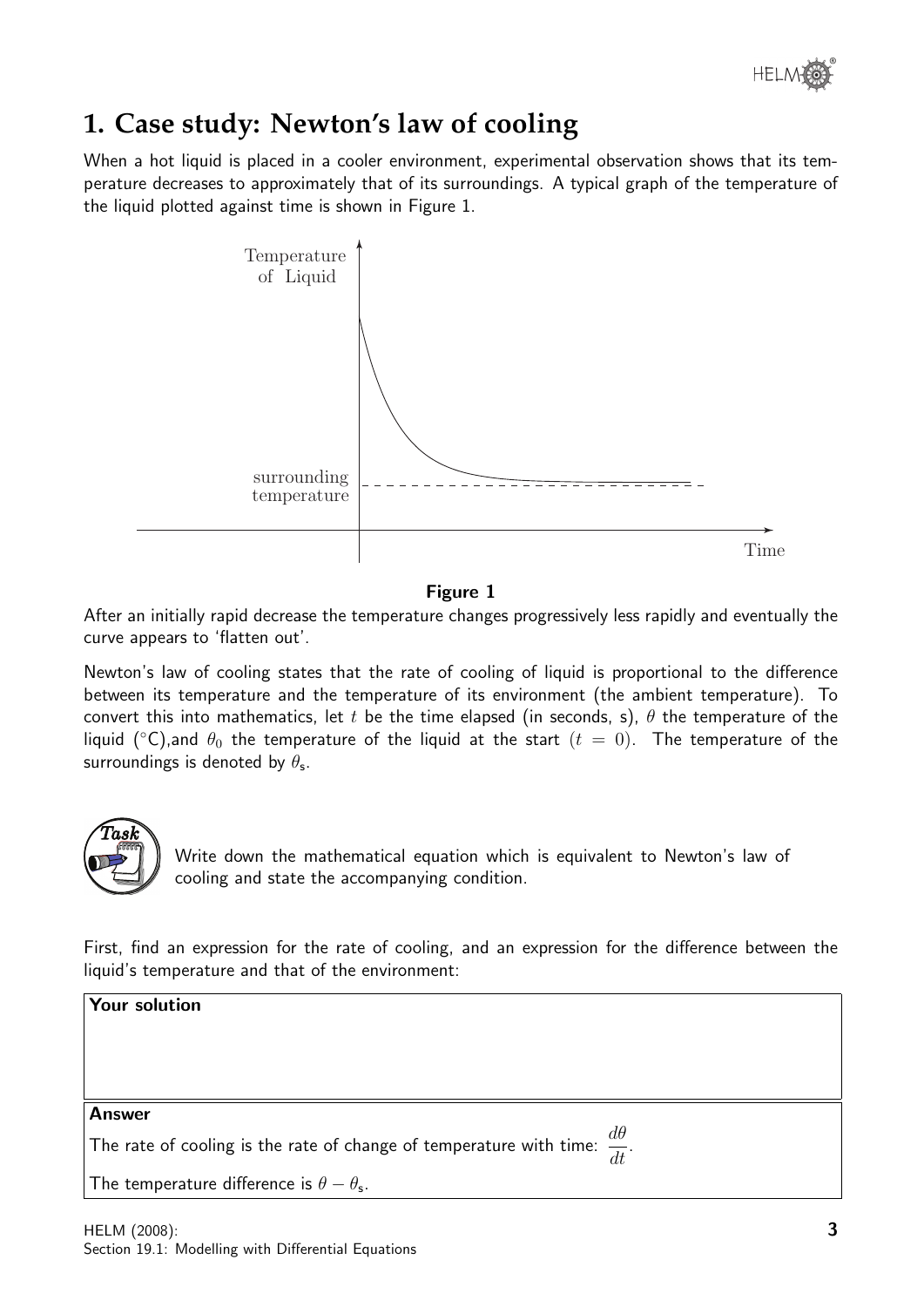Now formulate Newton's law of cooling:

#### Your solution

#### Answer

You should obtain  $\displaystyle{\frac{d\theta}{dt}\propto(\theta-\theta_{\mathsf{s}})}$  or, equivalently:  $\displaystyle{\frac{d\theta}{dt}=-k(\theta-\theta_{\mathsf{s}})}.$   $k$  is a positive constant of proportion and the negative sign is present because  $(\theta - \theta_s)$  is positive, whereas  $\frac{d\theta}{dt}$  must be negative, since  $\theta$  decreases with time. The units of  $k$  are s $^{-1}$ . The accompanying condition is  $\theta=\theta_0$  at  $t=0$ which simply states the temperature of the liquid when the cooling begins.

In the above Task we call t the independent variable and  $\theta$  the dependent variable. Since the condition is given at  $t = 0$  we refer to it as an initial condition. For future reference, the solution of the above differential equation which satisfies the initial condition is  $\theta=\theta_\mathsf{s}+(\theta_0-\theta_\mathsf{s})\mathsf{e}^{-kt}.$ 

## **2. The general solution of a differential equation**

Consider the equation  $y = Ae^{2x}$  where A is an arbitrary constant. If we differentiate it we obtain

$$
\frac{dy}{dx} = 2Ae^{2x}
$$

and so, since  $y = Ae^{2x}$  we obtain

$$
\frac{dy}{dx} = 2y.
$$

Thus a differential equation satisfied by  $y$  is

$$
\frac{dy}{dx} = 2y.
$$

Note that we have eliminated the arbitrary constant. Now consider the equation

 $y = A \cos 3x + B \sin 3x$ 

where  $A$  and  $B$  are arbitrary constants. Differentiating, we obtain

$$
\frac{dy}{dx} = -3A\sin 3x + 3B\cos 3x.
$$

Differentiating a second time gives

$$
\frac{d^2y}{dx^2} = -9A\cos 3x - 9B\sin 3x.
$$

The right-hand side is simply  $(-9)$  times the expression for y. Hence y satisfies the differential equation

$$
\frac{d^2y}{dx^2} = -9y.
$$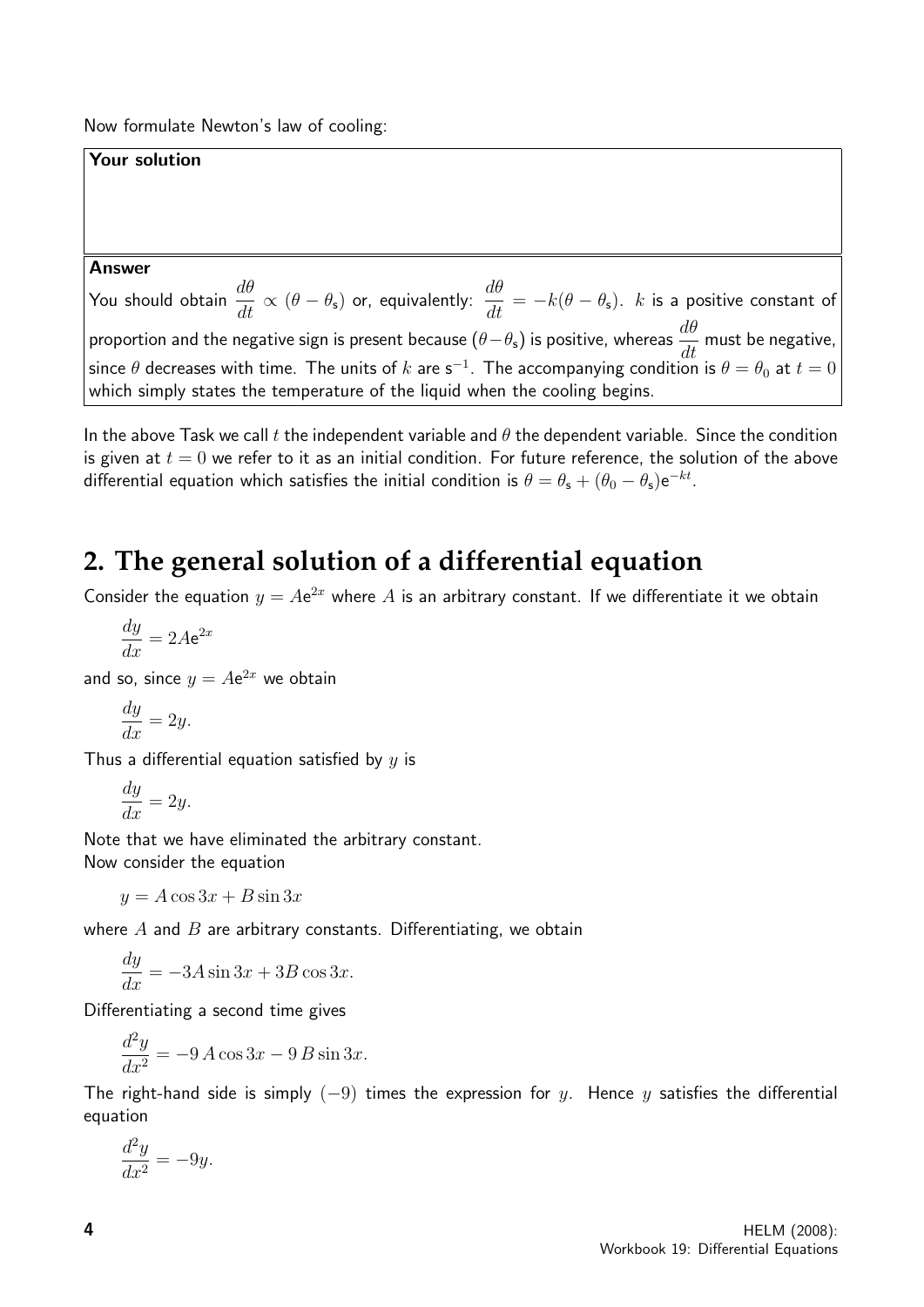



Find a differential equation satisfied by  $y = A \cosh 2x + B \sinh 2x$  where A and  $B$  are arbitrary constants.

| Your solution                                                                           |  |
|-----------------------------------------------------------------------------------------|--|
|                                                                                         |  |
| <b>Answer</b>                                                                           |  |
| Differentiating once we obtain $\frac{dy}{dx} = 2A \sinh 2x + 2B \cosh 2x$              |  |
| Differentiating a second time we obtain $\frac{d^2y}{dx^2} = 4A \cosh 2x + 4B \sinh 2x$ |  |
| Hence $\frac{d^2y}{dx^2} = 4y$                                                          |  |

We have seen that an expression including one arbitrary constant required one differentiation to obtain a differential equation which eliminated the arbitrary constant. Where two constants were present, two differentiations were required. Is the converse true? For example, would a differential equation involving  $\frac{dy}{dx}$  $\frac{dy}{dx}$  as the only derivative have a general solution with one arbitrary constant and would a differential equation which had  $\frac{d^2y}{dx^2}$  $\frac{d^2y}{dx^2}$  as the highest derivative produce a general solution with two arbitrary constants? The answer is,  $\tilde{u}$  usually, yes.



Integrate twice the differential equation

$$
\frac{d^2y}{dx^2} = \frac{w}{2}(\ell x - x^2),
$$

where w and  $\ell$  are constants, to find a general solution for y.

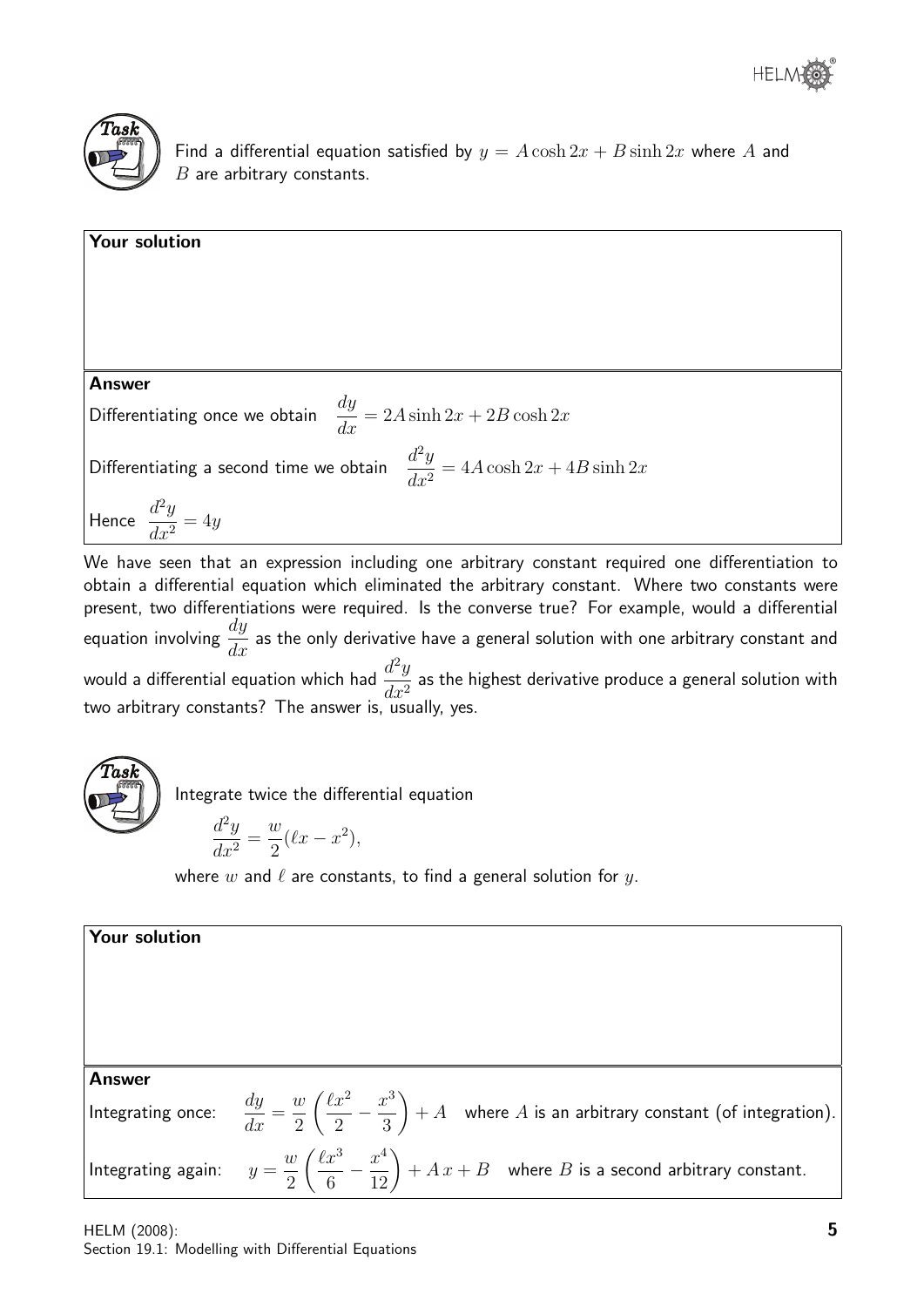Consider the simple differential equation

$$
\frac{dy}{dx} = 2x.
$$

On integrating, we obtain the general solution

 $y = x^2 + C$ 

where  $C$  is an arbitrary constant. As  $C$  varies we get different solutions, each of which belongs to the family of solutions. Figure 2 shows some examples.



Figure 2

It can be shown that no two members of this family of graphs ever meet and that through each point in the  $x-y$  plane passes one, and only one, of these graphs. Hence if we specify the boundary condition  $y = 2$  when  $x = 0$ , written  $y(0) = 2$ , then using  $y = x^2 + c$ .

 $2=0+C$  so that  $C=2$ 

and  $y = x^2 + 2$  is the unique solution.



Find the unique solution of the differential equation  $\frac{dy}{dx}$  $\frac{dy}{dx} = 3x^2$  which satisfies the condition  $y(1) = 4$ .

Your solution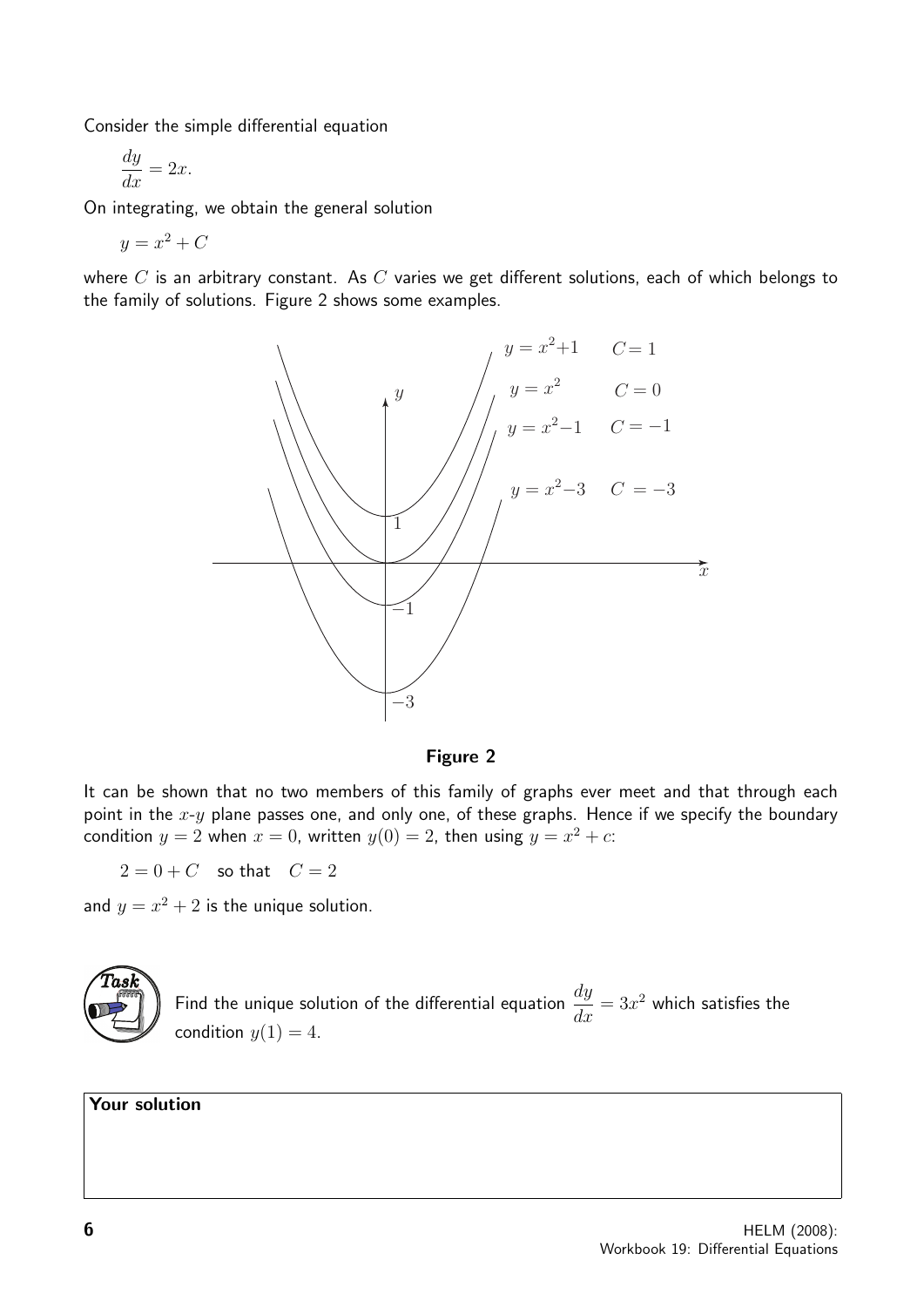

#### Answer

You should obtain  $y=x^3+3$  since, by a single integration we have  $y=x^3+C$ , where  $C$  is an arbitrary constant. Now when  $x = 1$ ,  $y = 4$  so that  $4 = 1 + C$ . Hence  $C = 3$  and the unique solution is  $y = x^3 + 3$ .



Solve the differential equation  $\frac{d^2y}{dx^2}$  $\frac{d^2y}{dx^2} = 6x$  subject to the conditions

(a) 
$$
y(0) = 2
$$
 and  $y(1) = 3$ 

(b) 
$$
y(0) = 2
$$
 and  $y(1) = 5$ 

(c) 
$$
y(0) = 2
$$
 and  $\frac{dy}{dx} = 1$  at  $x = 0$ .

#### Solution

(a) Integrating the differential equation once produces  $\frac{dy}{dt}$  $\frac{dy}{dx} = 3x^2 + A$ . The general solution is found by integrating a second time to give  $y = x^3 + A x + B$ , where A and B are arbitrary constants.

Imposing the conditions  $y(0) = 2$  and  $y(1) = 3$ : at  $x = 0$  we have  $y = 2 = 0 + 0 + B = B$  so that  $B = 2$ , and at  $x = 1$  we have  $y = 3 = 1 + A + B = 1 + A + 2$ . Therefore  $A = 0$  and the solution is

$$
y = x^3 + 2.
$$

(b) Here the second condition is  $y(1) = 5$  so at  $x = 1$ 

$$
y = 5 = 1 + A + 2
$$
 so that  $A = 2$ 

and the solution in this case is

$$
y = x^3 + 2x + 2.
$$

(c) Here the second condition is

$$
\frac{dy}{dx} = 1
$$
 at  $x = 0$  i.e.  $y'(0) = 1$ 

then since  $\frac{dy}{dt}$  $\frac{dy}{dx} = 3x^2 + A$ , putting  $x = 0$  we get:

$$
\frac{dy}{dx} = 1 = 0 + A
$$

so that  $A=1$  and the solution in this case is  $y=x^3+x+2$ .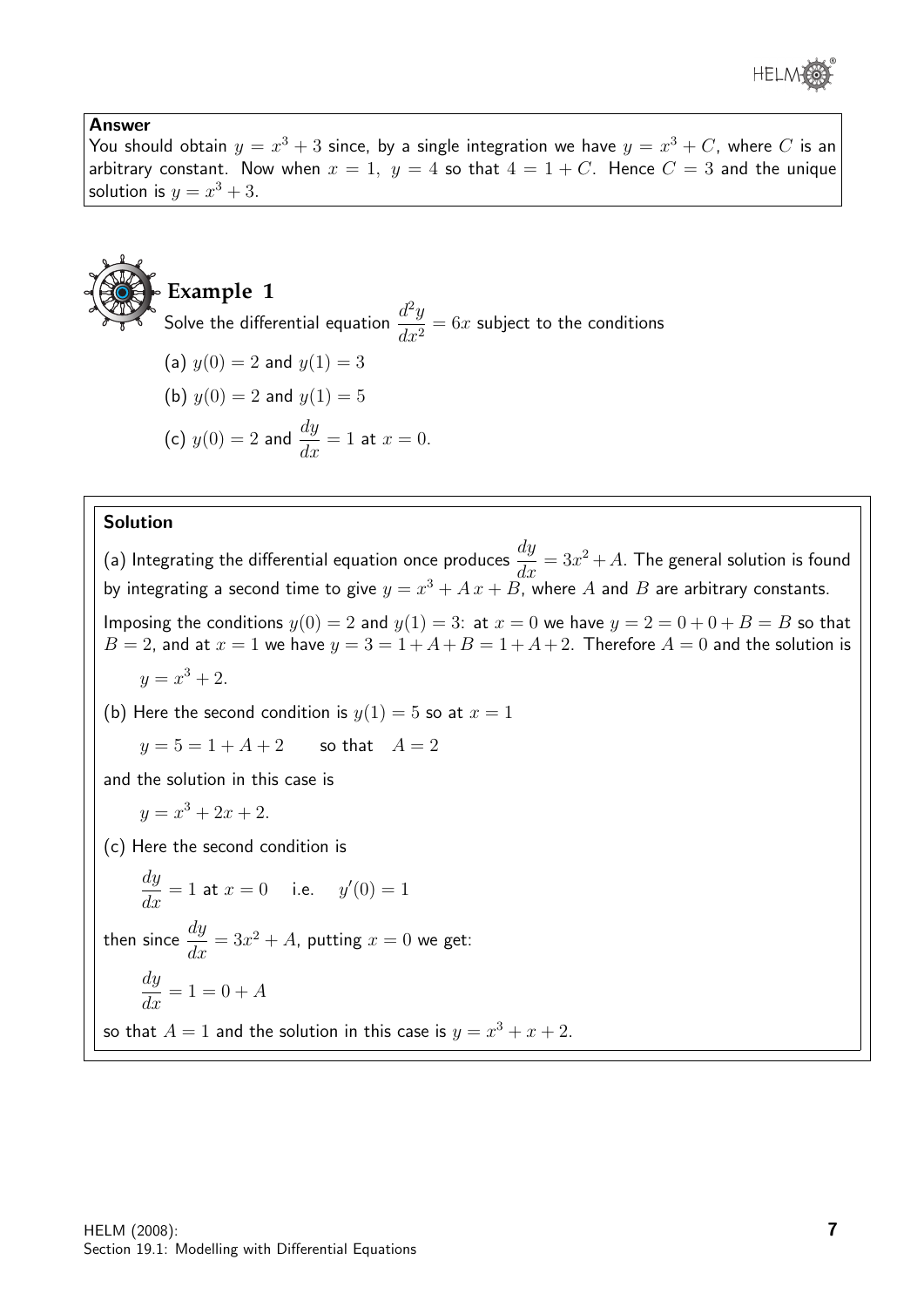## **3. Classifying differential equations**

When solving differential equations (either analytically or numerically) it is important to be able to recognise the various kinds that can arise. We therefore need to introduce some terminology which will help us to distinguish one kind of differential equation from another.

- An ordinary differential equation (ODE) is any relation between a function of a single variable and its derivatives. (All differential equations studied in this workbook are ordinary.)
- The order of a differential equation is the order of the highest derivative in the equation.
- A differential equation is linear if the dependent variable and its derivatives occur to the first power only and if there are no products involving the dependent variable or its derivatives.



(a) 
$$
\frac{d^2y}{dx^2} - \frac{dy}{dx} = x^2
$$
  
\n(b) 
$$
\frac{d^2x}{dt^2} = \left(\frac{dx}{dt}\right)^3 + 3x
$$
  
\n(c) 
$$
\frac{dx}{dt} - x = t^2
$$

(c) 
$$
\frac{dx}{dt} - x = t^2
$$

(d) 
$$
\frac{dy}{dt} + \cos y = 0
$$
  
(e) 
$$
\frac{dy}{dt} + y^2 = 4
$$

(e) 
$$
\frac{dy}{dt} + y^2 =
$$

### Solution

- (a) Second order, linear.
- (b) Second order, non-linear (because of the cubic term).
- (c) First order, linear.
- (d) First order, non-linear (because of the  $\cos y$  term).
- (e) First order, non-linear (because of the  $y^2$  term).

Note that in (a) the independent variable is  $x$  whereas in the other cases it is  $t$ .

In (a), (d) and (e) the dependent variable is y and in (b) and (c) it is x.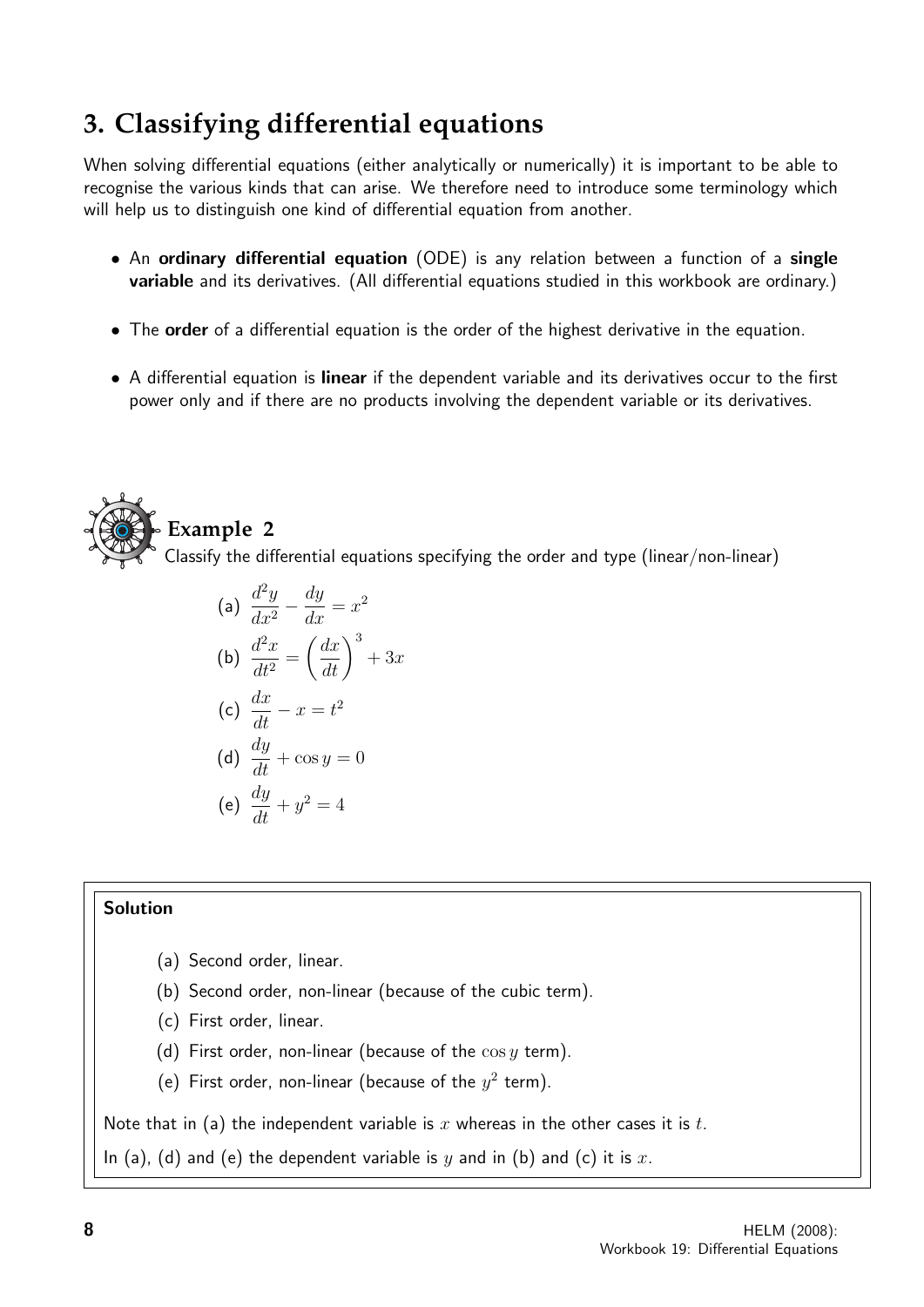#### **Exercises**

1. In this RL circuit the switch is closed at  $t = 0$  and a constant voltage E is applied.



The voltage across the resistor is  $iR$  where i is the current flowing in the circuit and R is the (constant) resistance. The voltage across the inductance is  $L$ di  $\frac{du}{dt}$  where  $L$  is the constant inductance.

Kirchhoff's law of voltages states that the applied voltage is the sum of the other voltages in the circuit. Write down a differential equation for the current  $i$  and state the initial condition.

2. The diagram below shows the graph of  $i$  against  $t$  (from Exercise 1). What information does this graph convey?



3. In the LCR circuit below the voltage across the capacitor is  $q/C$  where  $q$  is the charge on the capacitor, and  $C$  is the capacitance. Note that  $\frac{dq}{dt}$  $\frac{du}{dt} = i$ . Find a differential equation for i and write down the initial conditions if the initial charge is zero and the switch is closed at  $t=0.$ 



- 4. Find differential equations satisfied by
	- (a)  $y = A \cos 4x + B \sin 4x$
	- (b)  $x = A e^{-2t}$
	- (c)  $y = A \sin x + B \sinh x + C \cos x + D \cosh x$  (harder)
- 5. Find the family of solutions of the differential equation  $\frac{dy}{dx} = -2x$ . Sketch the curves of some members of the family on the same axes. What is the solution if  $y(1) = 3$ ?
- 6. (a) Find the general solution of the differential equation  $y'' = 12x^2$ .
	- (b) Find the solution which satisfies  $y(0) = 2$ ,  $y(1) = 8$
	- (c) Find the solution which satisfies  $y(0) = 1$ ,  $y'(0) = -2$ .
- 7. Classify the differential equations

(a) 
$$
\frac{d^2x}{dt^2} + 3 \frac{dx}{dt} = x
$$
 (b)  $\frac{d^3y}{dx^3} = \left(\frac{dy}{dx}\right)^2 + \frac{dy}{dx}$  (c)  $\frac{dy}{dx} + y = \sin x$  (d)  $\frac{d^2y}{dx^2} + y\frac{dy}{dx} = 2$ .

HELM (2008): Section 19.1: Modelling with Differential Equations